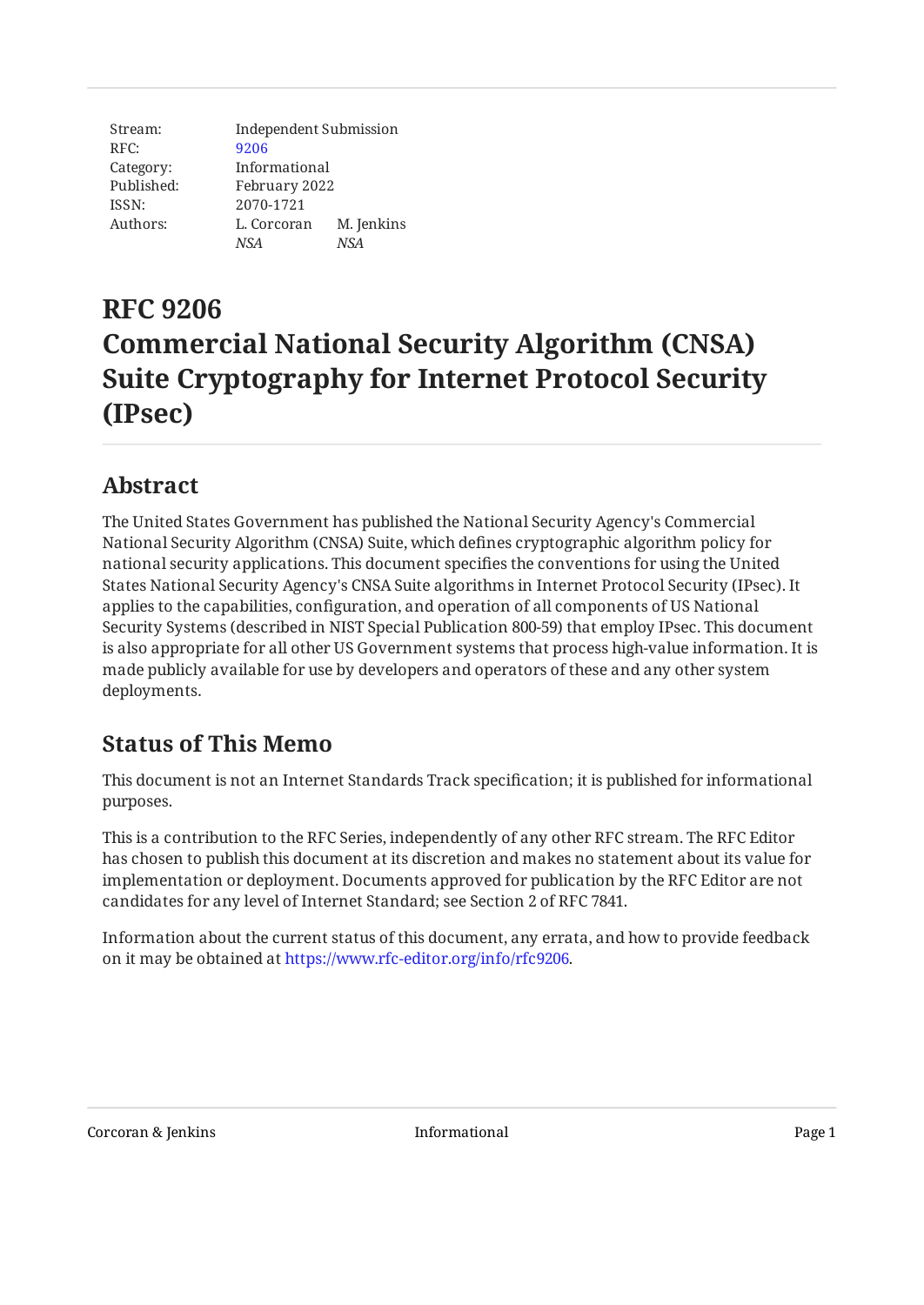## <span id="page-1-0"></span>**[Copyright Notice](#page-1-0)**

Copyright (c) 2022 IETF Trust and the persons identified as the document authors. All rights reserved.

This document is subject to BCP 78 and the IETF Trust's Legal Provisions Relating to IETF Documents (<https://trustee.ietf.org/license-info>) in effect on the date of publication of this document. Please review these documents carefully, as they describe your rights and restrictions with respect to this document.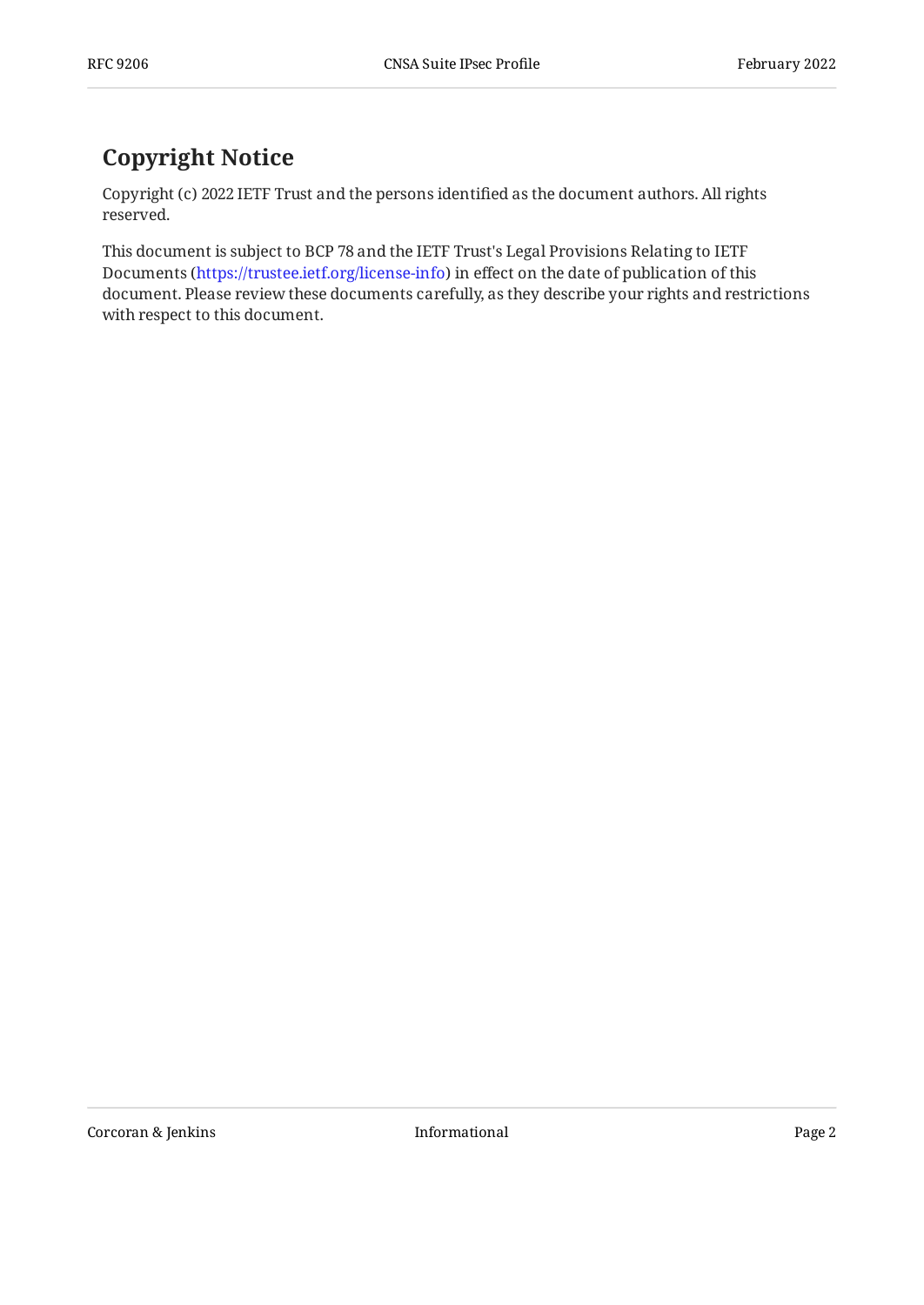#### <span id="page-2-0"></span>**[Table of Contents](#page-2-0)**

- [1](#page-2-1). [Introduction](#page-2-1)
- [2](#page-3-0). [Terminology](#page-3-0)
- [3](#page-3-1). [The Commercial National Security Algorithm Suite](#page-3-1)
- [4](#page-4-0). [CNSA-Compliant IPsec Overview](#page-4-0)
- [5](#page-4-1). [IPsec User Interface Suites](#page-4-1)
	- [5.1.](#page-5-0) [Suite CNSA-GCM-256-ECDH-384](#page-5-0)
	- [5.2.](#page-5-1) [Suite CNSA-GCM-256-DH-3072](#page-5-1)
	- [5.3.](#page-6-0) [Suite CNSA-GCM-256-DH-4096](#page-6-0)
- [6](#page-6-1). [IKEv2 Authentication](#page-6-1)
- [7](#page-6-2). Certifi[cates](#page-6-2)
- [8](#page-7-0). [IKEv2 Security Associations \(SAs\)](#page-7-0)
- [9](#page-7-1). [The Key Exchange Payload in the IKE\\_SA\\_INIT Exchange](#page-7-1)
- [10](#page-8-0). [Generating Key Material for the IKE SA](#page-8-0)
- [11](#page-8-1). [Additional Requirements](#page-8-1)
- [12](#page-9-0). [Guidance for Applications with Long Data-Protection Requirements](#page-9-0)
- [13](#page-9-1). [Security Considerations](#page-9-1)
- [14](#page-10-0). [IANA Considerations](#page-10-0)
- [15](#page-10-1). [References](#page-10-1)
	- [15.1.](#page-10-2) [Normative References](#page-10-2)
	- [15.2.](#page-12-0) [Informative References](#page-12-0)

[Authors' Addresses](#page-12-1)

#### <span id="page-2-1"></span>**[1. Introduction](#page-2-1)**

This document specifies the conventions for using the United States National Security Agency's (NSA's) Commercial National Security Algorithm (CNSA) Suite algorithms [\[CNSA\]](#page-10-3) in Internet Protocol Security (IPsec). It defines CNSA-based User Interface suites ("UI suites") describing sets of security configurations for Internet Key Exchange Protocol Version 2 (IKEv2) and IP Encapsulating Security Payload (ESP) protocol use, and specifies certain other constraints with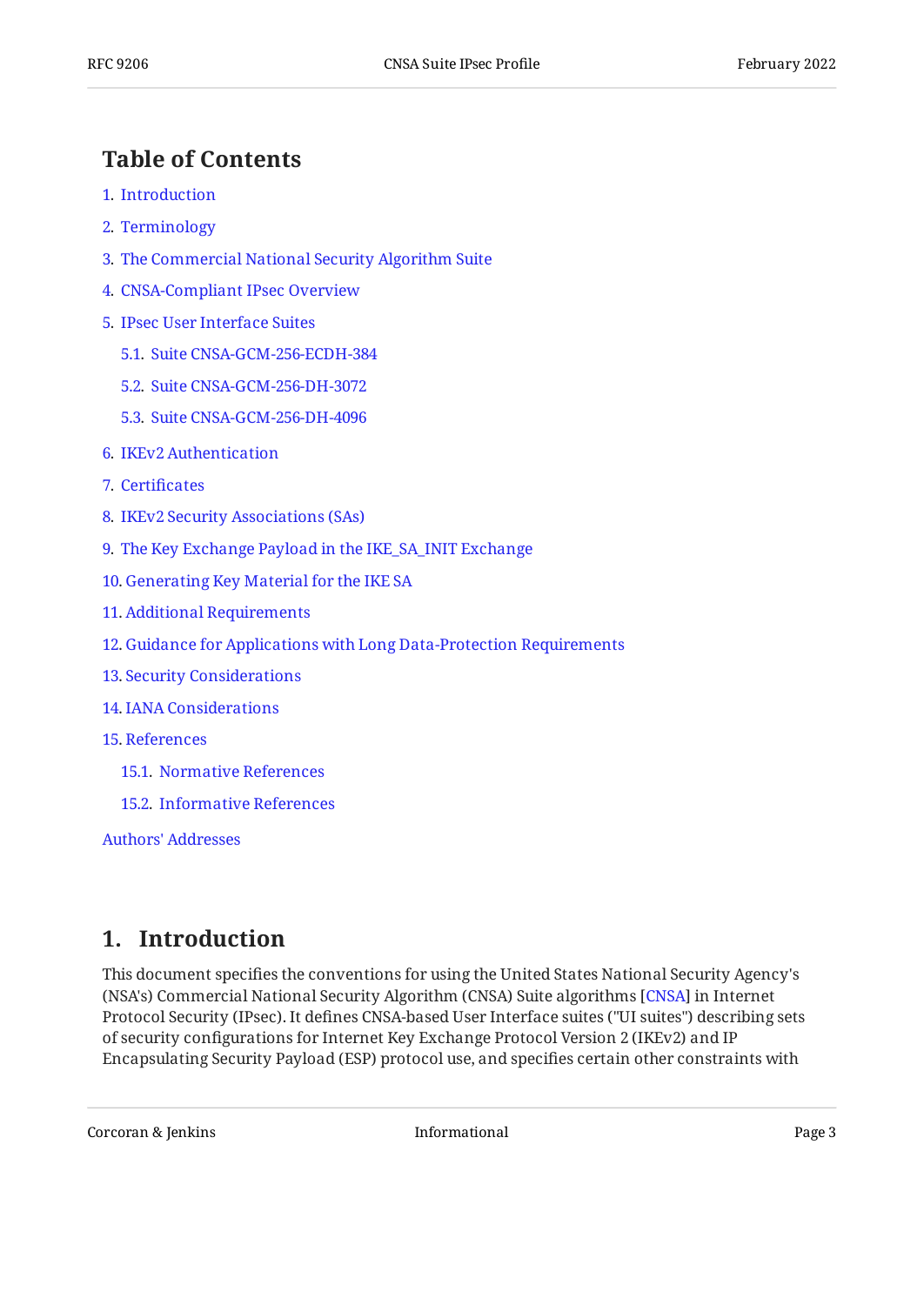respect to algorithm selection and configuration. It applies to the capabilities, configuration, and operation of all components of US National Security Systems (described in NIST Special Publication 800-59 [\[SP80059\]](#page-12-2)) that employ IPsec. This document is also appropriate for all other US Government systems that process high-value information. It is made publicly available for use by developers and operators of these and any other system deployments.

The reader is assumed to have familiarity with the following:

- "[IP Encapsulating Security Payload \(ESP\)"](#page-11-0) • [\[RFC4303](#page-11-0)]
- "[Internet X.509 Public Key Infrastructure Certi](#page-11-1)ficate and Certificate Revocation List (CRL) [Pro](#page-11-1)file" [\[RFC5280\]](#page-11-1)
- "[Internet Key Exchange Protocol Version 2 \(IKEv2\)"](#page-11-2) • [\[RFC7296\]](#page-11-2)
- "[Cryptographic Algorithm Implementation Requirements and Usage Guidance for](#page-11-3) [Encapsulating Security Payload \(ESP\) and Authentication Header \(AH\)](#page-11-3)" [\[RFC8221\]](#page-11-3)
- "[Commercial National Security Algorithm \(CNSA\) Suite Certi](#page-12-3)ficate and Certificate Revocation [List \(CRL\) Pro](#page-12-3)file" [\[RFC8603\]](#page-12-3)

#### <span id="page-3-0"></span>**[2. Terminology](#page-3-0)**

The key words "MUST", "MUST NOT", "REQUIRED", "SHALL", "SHALL NOT", "SHOULD", "SHOULD NOT", "**RECOMMENDED", "NOT RECOMMENDED", "MAY",** and "OPTIONAL" in this document are to be interpreted as described in BCP 14 [RFC2119] [RFC8174] when, and only when, they appear in all capitals, as shown here.

AES refers to the Advanced Encryption Standard. ECDSA and ECDH refer to the use of the Elliptic Curve Digital Signature Algorithm (ECDSA) and Elliptic Curve Diffie-Hellman (ECDH), respectively. DH refers to Diffie-Hellman key establishment. RSA refers to an RSA signature.

#### <span id="page-3-1"></span>**[3. The Commercial National Security Algorithm Suite](#page-3-1)**

The NSA profiles commercial cryptographic algorithms and protocols as part of its mission to support secure, interoperable communications for US Government National Security Systems. To this end, it publishes guidance to both (1) assist with the US Government transition to new algorithms and (2) provide vendors -- and the Internet community in general -- with information concerning their proper use and configuration.

Recently, cryptographic transition plans have become overshadowed by the prospect of the development of a cryptographically relevant quantum computer. The NSA has established the Commercial National Security Algorithm (CNSA) Suite to provide vendors and IT users near-term flexibility in meeting their information assurance interoperability requirements. The purpose behind this flexibility is to avoid vendors and customers making two major transitions in a relatively short timeframe, as we anticipate a need to shift to quantum-resistant cryptography in the near future.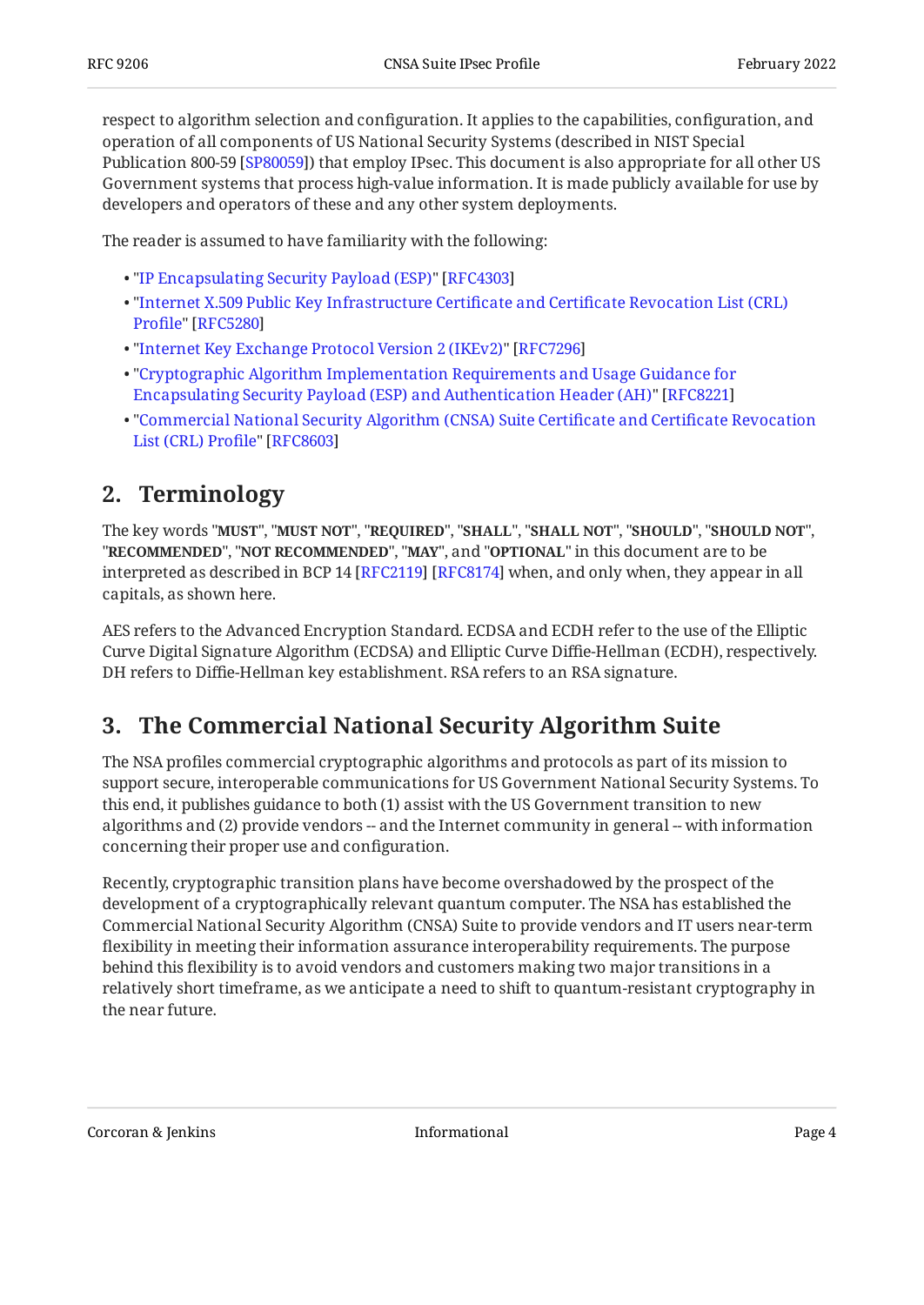The NSA is authoring a set of RFCs, including this one, to provide updated guidance concerning the use of certain commonly available commercial algorithms in IETF protocols. These RFCs can be used in conjunction with other RFCs and cryptographic guidance (e.g., NIST Special Publications) to properly protect Internet traffic and data-at-rest for US Government National Security Systems.

#### <span id="page-4-0"></span>**[4. CNSA-Compliant IPsec Overview](#page-4-0)**

CNSA-compliant implementations for IPsec **MUST** use IKEv2 [RFC7296].

Implementing a CNSA-compliant IPsec system requires cryptographic algorithm selection for both the IKEv2 and ESP protocols. The following CNSA requirements apply to IPsec:

Encryption:

AES [FIPS197] (with key size 256 bits)

Digital Signature:

ECDSA [FIPS186] (using the NIST P-384 elliptic curve)

RSA [[FIPS186\]](#page-10-6) (with a modulus of 3072 bits or larger)

Key Establishment:

ECDH [[SP80056A\]](#page-12-4) (using the NIST P-384 elliptic curve)

DH [RFC3526] (with a prime modulus of 3072 or larger)

To facilitate selection of appropriate combinations of compliant algorithms, this document provides CNSA-compliant User Interface suites (UI suites) [\[RFC4308](#page-11-5)] to implement IPsec on National Security Systems.

The approved CNSA hash function for all purposes is SHA-384, as defined in [\[FIPS180\]](#page-10-8). However, PRF\_HMAC\_SHA\_512 is specified for the IKEv2 Pseudorandom Function (PRF) instead of PRF\_HMAC\_SHA\_384, due to availability. See [Section 8](#page-7-0) below.

For CNSA Suite applications, public key certificates **MUST** be compliant with the CNSA Suite Certificate and CRL Profile specified in [RFC8603].

Under certain conditions, such as applications having long-lived data-protection requirements, systems that do not comply with the requirements of this document are acceptable; see [Section](#page-9-0) [12](#page-9-0).

#### <span id="page-4-1"></span>**[5. IPsec User Interface Suites](#page-4-1)**

User Interface (UI) suites [RFC4308] are named suites that cover some typical security policy options for IPsec. Use of UI suites does not change the IPsec protocol in any way. The following UI suites provide cryptographic algorithm choices for ESP [[RFC4303\]](#page-11-0) and for IKEv2 [[RFC7296\]](#page-11-2). The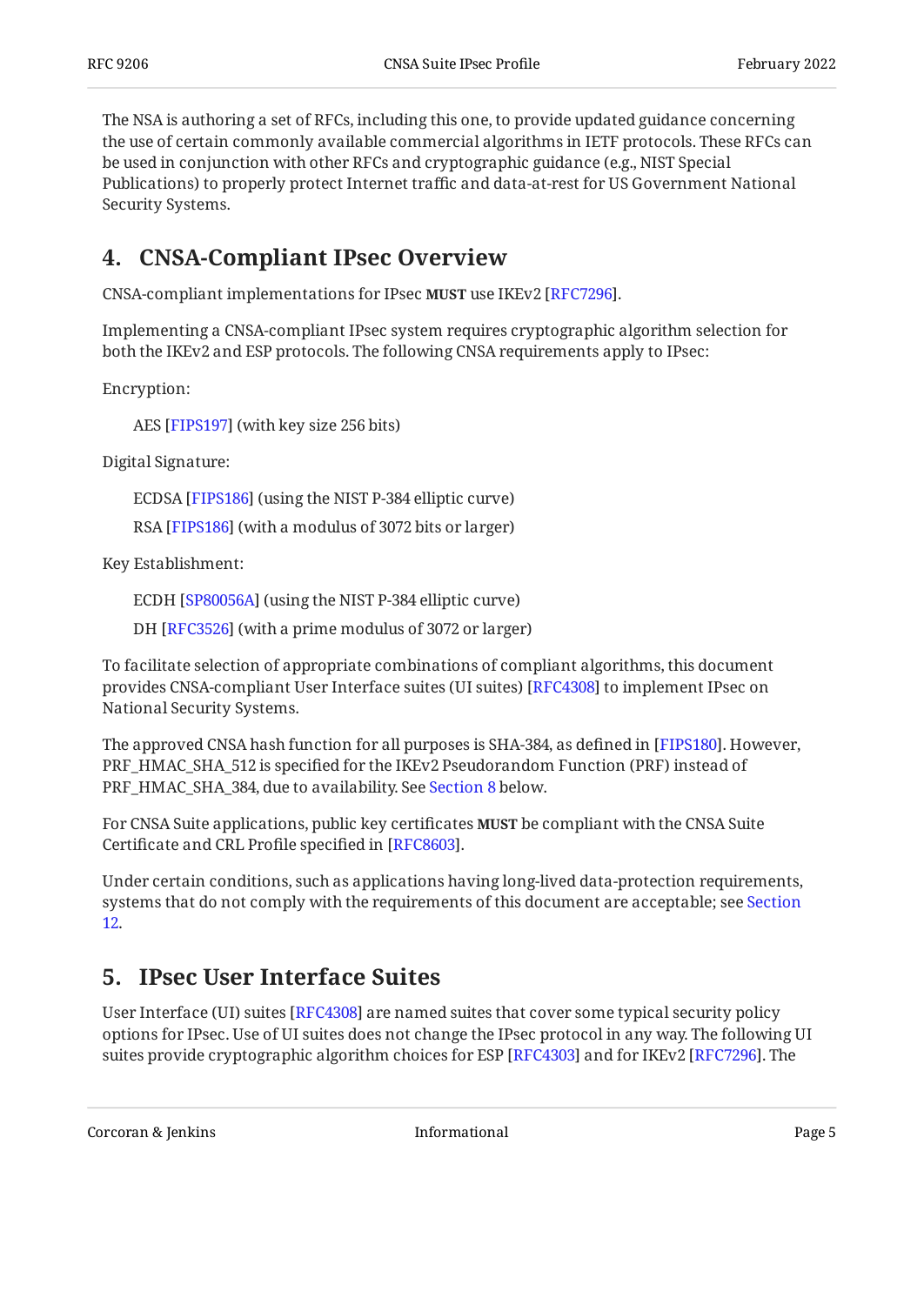selection of a UI suite will depend on the key exchange algorithm. The suite names indicate the Advanced Encryption Standard [FIPS197] mode, AES key length specified for encryption, and the key exchange algorithm.

Although RSA is also a CNSA-approved key establishment algorithm, only DH and ECDH are specified for key exchange in IKEv2 [RFC7296]. RSA in IPsec is used only for digital signatures. See [Section 6.](#page-6-1)

ESP requires negotiation of both a confidentiality algorithm and an integrity algorithm. However, algorithms for Authenticated Encryption with Associated Data (AEAD) [RFC5116] do not require a separate integrity algorithm to be negotiated. In particular, since AES-GCM is an AEAD algorithm, ESP implementing AES-GCM **MUST** either offer no integrity algorithm or indicate the single integrityalgorithm NONE (see Section 3.3 of [RFC7296]).

To be CNSA compliant, IPsec implementations that use the following UI suites **MUST** use the suite names listed below. IPsec implementations **SHOULD NOT** use names different than those listed here for the suites that are described and **MUST NOT** use the names listed here for suites that do not match these values. These requirements are necessary for interoperability.

Transform names are as listed in the IANA "Internet Key Exchange Version 2 (IKEv2) Parameters" registry. Definitions of the transforms are contained in the references specified in that registry.

<span id="page-5-0"></span>Other UI suites may be acceptable for CNSA compliance. See [Section 8](#page-7-0) for details.

#### **[5.1. Suite CNSA-GCM-256-ECDH-384](#page-5-0)**

```
Encryption:
ENCR_AES_GCM_16 (with key size 256 bits) 
   Integrity:
NONE 
   Encryption:
ENCR_AES_GCM_16 (with key size 256 bits) 
   PRF:
PRF_HMAC_SHA2_512 
   Integrity:
NONE 
   Diffie-Hellman group:
384-bit random ECP group 
ESP SA:
IKEv2 SA:
```
#### <span id="page-5-1"></span>**[5.2. Suite CNSA-GCM-256-DH-3072](#page-5-1)**

```
Encryption:
ENCR_AES_GCM_16 (with key size 256 bits) 
   Integrity:
NONE 
   Encryption:
ENCR_AES_GCM_16 (with key size 256 bits) 
   PRF:
PRF_HMAC_SHA2_512 
   Integrity:
NONE 
   Diffie-Hellman group:
3072-bit MODP group 
ESP SA:
IKEv2 SA:
```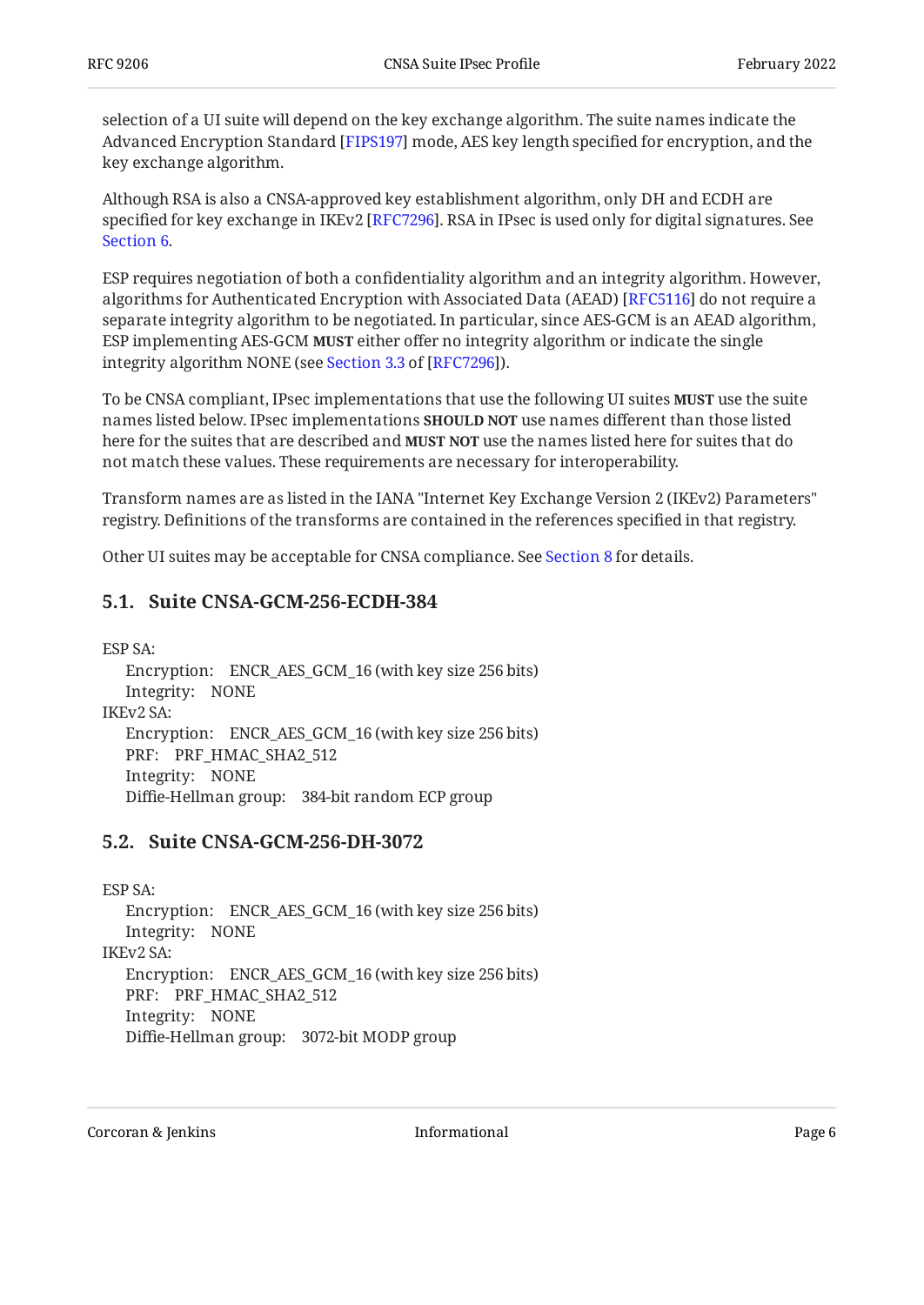#### <span id="page-6-0"></span>**[5.3. Suite CNSA-GCM-256-DH-4096](#page-6-0)**

#### ESP SA:

Encryption: ENCR\_AES\_GCM\_16 (with key size 256 bits) Integrity: NONE Encryption: ENCR\_AES\_GCM\_16 (with key size 256 bits) PRF: PRF\_HMAC\_SHA2\_512 Integrity: NONE Diffie-Hellman group: 4096-bit MODP group IKEv2 SA:

#### <span id="page-6-1"></span>**[6. IKEv2 Authentication](#page-6-1)**

Authentication of the IKEv2 Security Association (SA) requires computation of a digital signature. To be CNSA compliant, digital signatures **MUST** be generated with SHA-384 as defined in [[RFC8017\]](#page-11-7) together with either ECDSA-384 as defined in [RFC4754] or RSA with 3072-bit or greater modulus. (For applications with long data-protection requirements, somewhat different rules apply; see [Section 12.](#page-9-0))

Initiators and responders **MUST** be able to verify ECDSA-384 signatures and **MUST** be able to verify RSA with 3072-bit or 4096-bit modulus and SHA-384 signatures.

For CNSA-compliant systems, authentication methods other than ECDSA-384 or RSA **MUST NOT** be accepted for IKEv2 authentication. A 3072-bit modulus or larger **MUST** be used for RSA. If the relying party receives a message signed with any authentication method other than an ECDSA-384 or RSA signature, it **MUST** return an AUTHENTICATION\_FAILED notification and stop processing the message. If the relying party receives a message signed with RSA using less than a 3072-bit modulus, it **MUST** return an AUTHENTICATION\_FAILED notification and stop processing the message.

#### <span id="page-6-2"></span>**[7. C](#page-6-2)ertifi[cates](#page-6-2)**

To be CNSA compliant, the initiator and responder **MUST** use X.509 certificates that comply with [[RFC8603\]](#page-12-3). Peer authentication decisions must be based on the Subject or Subject Alternative Name from the certificate that contains the key used to validate the signature in the AuthenticationPayload as defined in Section 3.8 of [RFC7296], rather than the Identification Data from the Identification Payload that is used to look up policy.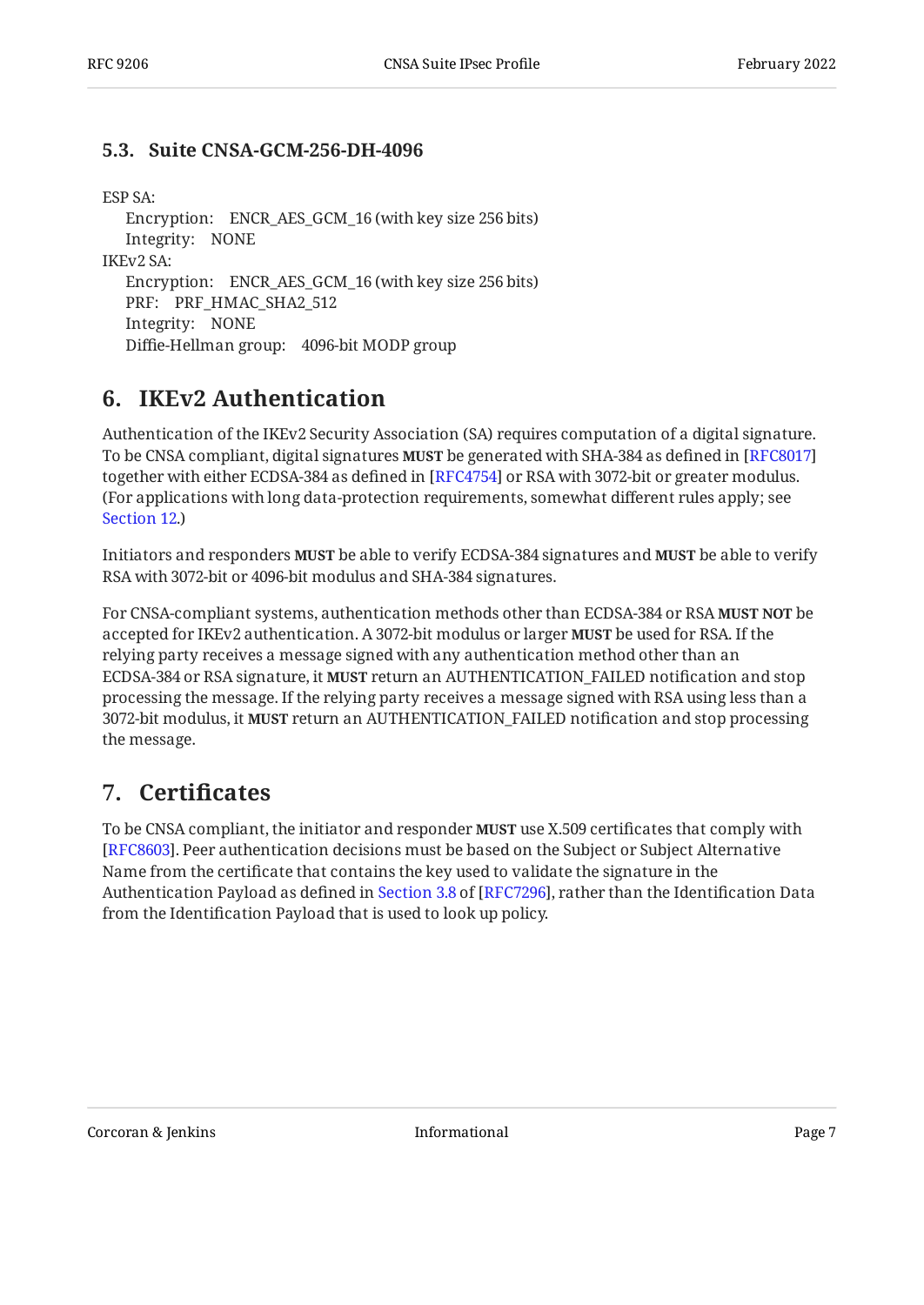### <span id="page-7-0"></span>**[8. IKEv2 Security Associations \(SAs\)](#page-7-0)**

[Section 5](#page-4-1) specifies three UI suites for ESP and IKEv2 Security Associations. All three use AES-GCM for encryption but differ in the key exchange algorithm. Galois/Counter Mode (GCM) [[RFC4106\]](#page-11-9) combines counter (CTR) mode with a secure, parallelizable, and efficient authentication mechanism. Since AES-GCM is an AEAD algorithm, ESP implements AES-GCM with no additional integrityalgorithm (see Section 3.3 of [RFC7296]).

An initiator proposal **SHOULD** be constructed from one or more of the following suites:

- CNSA-GCM-256-ECDH-384 •
- CNSA-GCM-256-DH-3072 •
- CNSA-GCM-256-DH-4096 •

A responder **SHOULD** accept proposals constructed from at least one of the three named suites. Other UI suites may result in acceptable proposals (such as those based on PRF\_HMAC\_SHA2\_384); however, these are provided to promote interoperability.

Nonce construction for AES-GCM using a misuse-resistant technique [RFC8452] conforms with the requirements of this document and **MAY** be used if a Federal Information Processing Standard (FIPS) validated implementation is available.

The named UI suites specify PRF\_HMAC\_SHA2\_512 for the IKEv2 SA PRF transform, as PRF\_HMAC\_SHA2\_384 is not listed among required PRF transforms in [RFC8247]; therefore, implementation of the latter is likely to be scarce. The security level of PRF\_HMAC\_SHA2\_512 is comparable, and the difference in performance is negligible. However, SHA-384 is the official CNSA algorithm for computing a condensed representation of information. Therefore, the PRF\_HMAC\_SHA2\_384 transform is CNSA compliant if it is available to the initiator and responder. Any PRF transform other than PRF\_HMAC\_SHA2\_384 or PRF\_HMAC\_SHA2\_512 **MUST NOT** be used.

If none of the proposals offered by the initiator consist solely of transforms based on CNSA algorithms (such as those in the UI suites defined in [Section 5](#page-4-1)), the responder **MUST** return a Notify payload with the error NO\_PROPOSAL\_CHOSEN when operating in CNSA-compliant mode.

### <span id="page-7-1"></span>**[9. The Key Exchange Payload in the IKE\\_SA\\_INIT Exchange](#page-7-1)**

The key exchange payload is used to exchange Diffie-Hellman public numbers as part of a Diffie-Hellman key exchange. The CNSA-compliant initiator and responder **MUST** each generate an ephemeral key pair to be used in the key exchange.

If the Elliptic Curve Diffie-Hellman (ECDH) key exchange is selected for the SA, the initiator and responder both **MUST** generate an elliptic curve (EC) key pair using the P-384 elliptic curve. The ephemeral public keys **MUST** be stored in the key exchange payload as described in [RFC5903].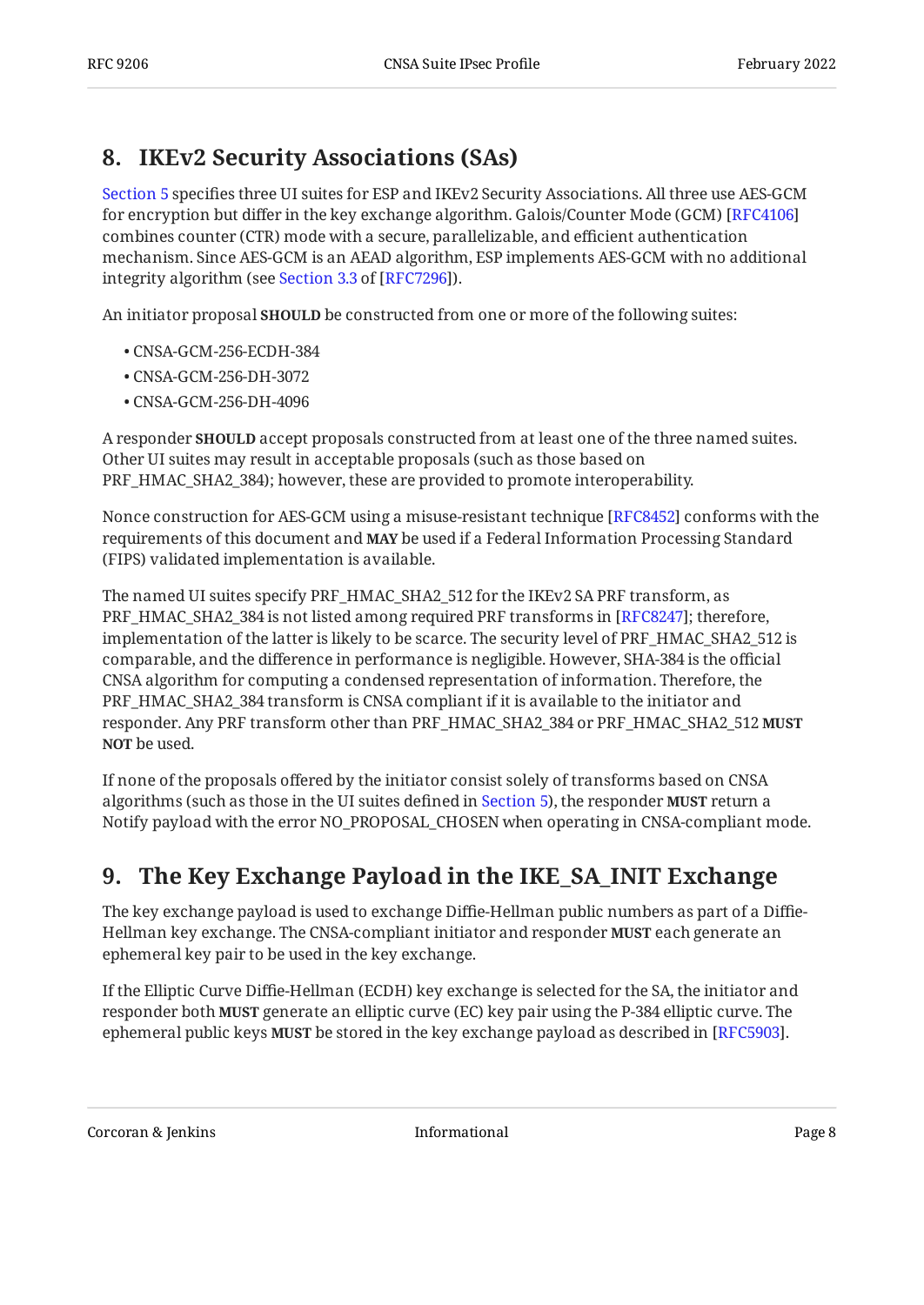If the Diffie-Hellman (DH) key exchange is selected for the SA, the initiator and responder both **MUST** generate a key pair using the appropriately sized MODP group as described in [RFC3526]. The size of the MODP group will be determined by the selection of either a 3072-bit or greater modulus for the SA.

### <span id="page-8-0"></span>**[10. Generating Key Material for the IKE SA](#page-8-0)**

Asnoted in Section 7 of [RFC5903], the shared secret result of an ECDH key exchange is the 384-bit x value of the ECDH common value. The shared secret result of a DH key exchange is the number of octets needed to accommodate the prime (e.g., 384 octets for 3072-bit MODP group) with leadingzeros as necessary, as described in Section 2.1.2 of [RFC2631].

IKEv2allows for the reuse of Diffie-Hellman private keys; see Section 2.12 of [RFC7296]. However, there are security concerns related to this practice. Section 5.6.3.3 of [SP80056A] states that an ephemeral private key **MUST** be used in exactly one key establishment transaction and **MUST** be destroyed (zeroized) as soon as possible. Section 5.8 of [SP80056A] states that any shared secret derived from key establishment MUST be destroyed (zeroized) immediately after its use. CNSAcompliant IPsec systems **MUST** follow the mandates in [SP80056A].

### <span id="page-8-1"></span>**[11. Additional Requirements](#page-8-1)**

The IPsec protocol AH MUST NOT be used in CNSA-compliant implementations.

ADiffie-Hellman group **MAY** be negotiated for a Child SA as described in Section 1.3 of [RFC7296], allowing peers to employ Diffie-Hellman in the CREATE\_CHILD\_SA exchange. If a transform of type 4 is specified for an SA for ESP, the value of that transform **MUST** match the value of the transform used by the IKEv2 SA.

Per [RFC7296], if a CREATE\_CHILD\_SA exchange includes a KEi payload, at least one of the SA offers include the Diffie-Hellman group of the KEi. For CNSA-compliant IPsec **MUST** implementations, the Diffie-Hellman group of the KEi **MUST** use the same group used in the IKE\_INIT\_SA.

For IKEv2, rekeying of the CREATE\_CHILD\_SA **MUST** be supported by both parties. The initiator of this exchange **MAY** include a new Diffie-Hellman key; if it is included, it **MUST** use the same group used in the IKE\_INIT\_SA. If the initiator of the exchange includes a Diffie-Hellman key, the **responder MUST** include a Diffie-Hellman key, and it **MUST** use the same group.

For CNSA-compliant systems, the IKEv2 authentication method **MUST** use an end-entity certificate provided by the authenticating party. Identification Payloads (IDi and IDr) in the IKE\_AUTH exchanges **MUST NOT** be used for the IKEv2 authentication method but may be used for policy lookup.

The administrative User Interface (UI) for a system that conforms to this profile **MUST** allow the operator to specify a single suite. If only one suite is specified in the administrative UI, the IKEv2 implementation **MUST** only offer algorithms for that one suite.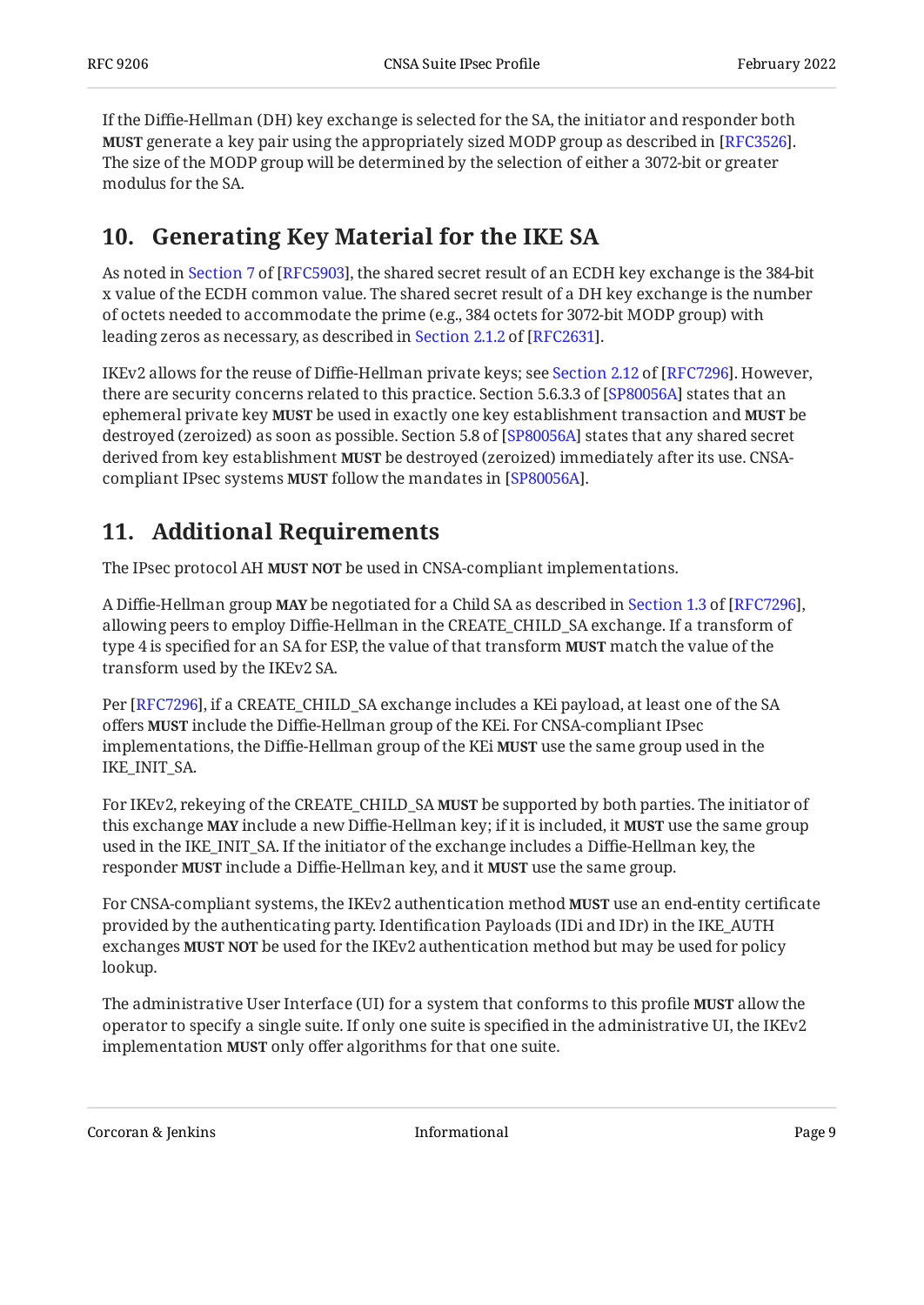The administrative UI **MAY** allow the operator to specify more than one suite; if it allows this, it allow the operator to specify a preferred order for the suites that are to be offered or **MUST** accepted. If more than one suite is specified in the administrative UI, the IKEv2 implementation **MUST** only offer algorithms of those suites. (Note that although this document does not define a UI suite specifying PRF\_HMAC\_SHA2\_384, a proposal containing such a transform is CNSA compliant.)

### <span id="page-9-0"></span>**[12. Guidance for Applications with Long Data-Protection](#page-9-0) [Requirements](#page-9-0)**

The CNSA mandate is to continue to use current algorithms with increased security parameters, then transition to approved post-quantum resilient algorithms when they are identified. However, some applications have data-in-transit-protection requirements that are long enough that post-quantum resilient protection must be provided now. Lacking approved asymmetric post-quantum resilient confidentiality algorithms, that means approved symmetric techniques must be used as described in this section until approved post-quantum resilient asymmetric algorithms are identified.

For new applications, confidentiality and integrity requirements from the sections above **MUST** be followed, with the addition of a Pre-Shared Key (PSK) mixed in as defined in [RFC8784].

Installations currently using IKEv1 with PSKs **MUST** (1) use AES in cipher block chaining mode (AES-CBC) in conjunction with a CNSA-compliant integrity algorithm (e.g., AUTH\_HMAC\_SHA2\_384\_192) and (2) transition to IKEv2 with PSKs [RFC8784] as soon as implementations become available.

Specific guidance for systems not compliant with the requirements of this document, including non-GCM modes and PSK length, and PSK randomness, will be defined in solution-specific requirements appropriate to the application. Details of those requirements will depend on the program under which the commercial National Security Systems solution is developed (e.g., an NSA Commercial Solutions for Classified Capability Package).

#### <span id="page-9-1"></span>**[13. Security Considerations](#page-9-1)**

This document inherits all of the security considerations of the IPsec and IKEv2 documents, including [RFC7296], [RFC4303], [RFC4754], and [RFC8221].

The security of a system that uses cryptography depends on both the strength of the cryptographic algorithms chosen and the strength of the keys used with those algorithms. The security also depends on the engineering and administration of the protocol used by the system to ensure that there are no non-cryptographic ways to bypass the security of the overall system.

When selecting a mode for the AES encryption [RFC5116], be aware that nonce reuse can result in a loss of confidentiality. Nonce reuse is catastrophic for GCM, since it also results in a loss of integrity.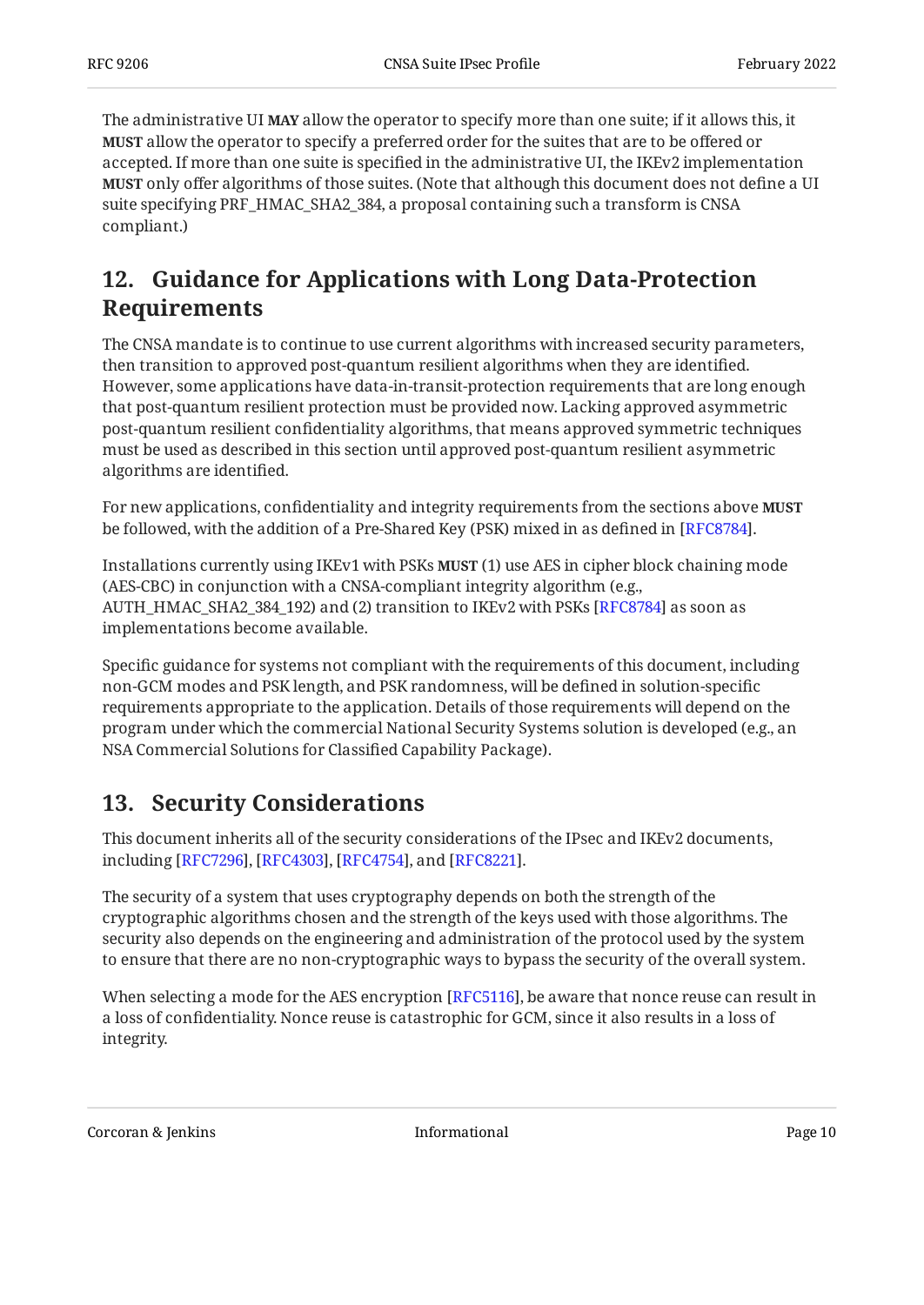#### <span id="page-10-0"></span>**[14. IANA Considerations](#page-10-0)**

IANA has added the UI suites defined in this document to the "Cryptographic Suites for IKEv1, IKEv2, and IPsec" registry located at <https://www.iana.org/assignments/crypto-suites>:

<span id="page-10-10"></span>

| <b>Identifier</b>     | <b>Reference</b> |
|-----------------------|------------------|
| CNSA-GCM-256-ECDH-384 | RFC 9206         |
| CNSA-GCM-256-DH-3072  | RFC 9206         |
| CNSA-GCM-256-DH-4096  | RFC 9206         |
| Table 1               |                  |

#### <span id="page-10-2"></span><span id="page-10-1"></span>**[15. References](#page-10-1)**

#### <span id="page-10-3"></span>**[15.1. Normative References](#page-10-2)**

| <b>[CNSA]</b> Committee for National Security Systems, "Use of Public Standards for Secure         |
|----------------------------------------------------------------------------------------------------|
| Information Sharing", CNSSP 15, October 2016, <https: <="" cnss="" th="" www.cnss.gov=""></https:> |
| Issuances/Policies.htm>.                                                                           |

- <span id="page-10-8"></span>**[FIPS180]** National Institute of Standards and Technology, "Secure Hash Standard (SHS)", , , Federal Information Processing Standard 180-4 DOI 10.6028/NIST.FIPS.180-4 August 2015, <https://csrc.nist.gov/publications/detail/fips/180/4/final>.
- <span id="page-10-6"></span>**[FIPS186]** , National Institute of Standards and Technology "Digital Signature Standard (DSS)", NIST Federal Information Processing Standard 186-4, DOI 10.6028/ NIST.FIPS.186-4, July 2013, [<https://csrc.nist.gov/publications/detail/](https://csrc.nist.gov/publications/detail/fips/186/4/final)fips/186/4/ . fi[nal](https://csrc.nist.gov/publications/detail/fips/186/4/final)>
- <span id="page-10-5"></span>**[FIPS197]** , National Institute of Standards and Technology "Advanced Encryption , , Standard (AES)" Federal Information Processing Standard 197 DOI 10.6028/ NIST.FIPS.197, November 2001, <[https://csrc.nist.gov/publications/detail/](https://csrc.nist.gov/publications/detail/fips/197/final)fips/197/ . fi[nal](https://csrc.nist.gov/publications/detail/fips/197/final)>
- <span id="page-10-4"></span>**[RFC2119]** Bradner, S., "Key words for use in RFCs to Indicate Requirement Levels", BCP 14, RFC 2119, DOI 10.17487/RFC2119, March 1997, [<https://www.rfc-editor.org/info/](https://www.rfc-editor.org/info/rfc2119) . [rfc2119](https://www.rfc-editor.org/info/rfc2119)>
- <span id="page-10-9"></span>**[RFC2631]** Rescorla, E., "Diffie-Hellman Key Agreement Method", RFC 2631, DOI 10.17487/ RFC2631, June 1999, <https://www.rfc-editor.org/info/rfc2631>.
- <span id="page-10-7"></span>**[RFC3526]** Kivinen, T. and M. Kojo, "More Modular Exponential (MODP) Diffie-Hellman groups for Internet Key Exchange (IKE)", RFC 3526, DOI 10.17487/RFC3526, May 2003, <https://www.rfc-editor.org/info/rfc3526>.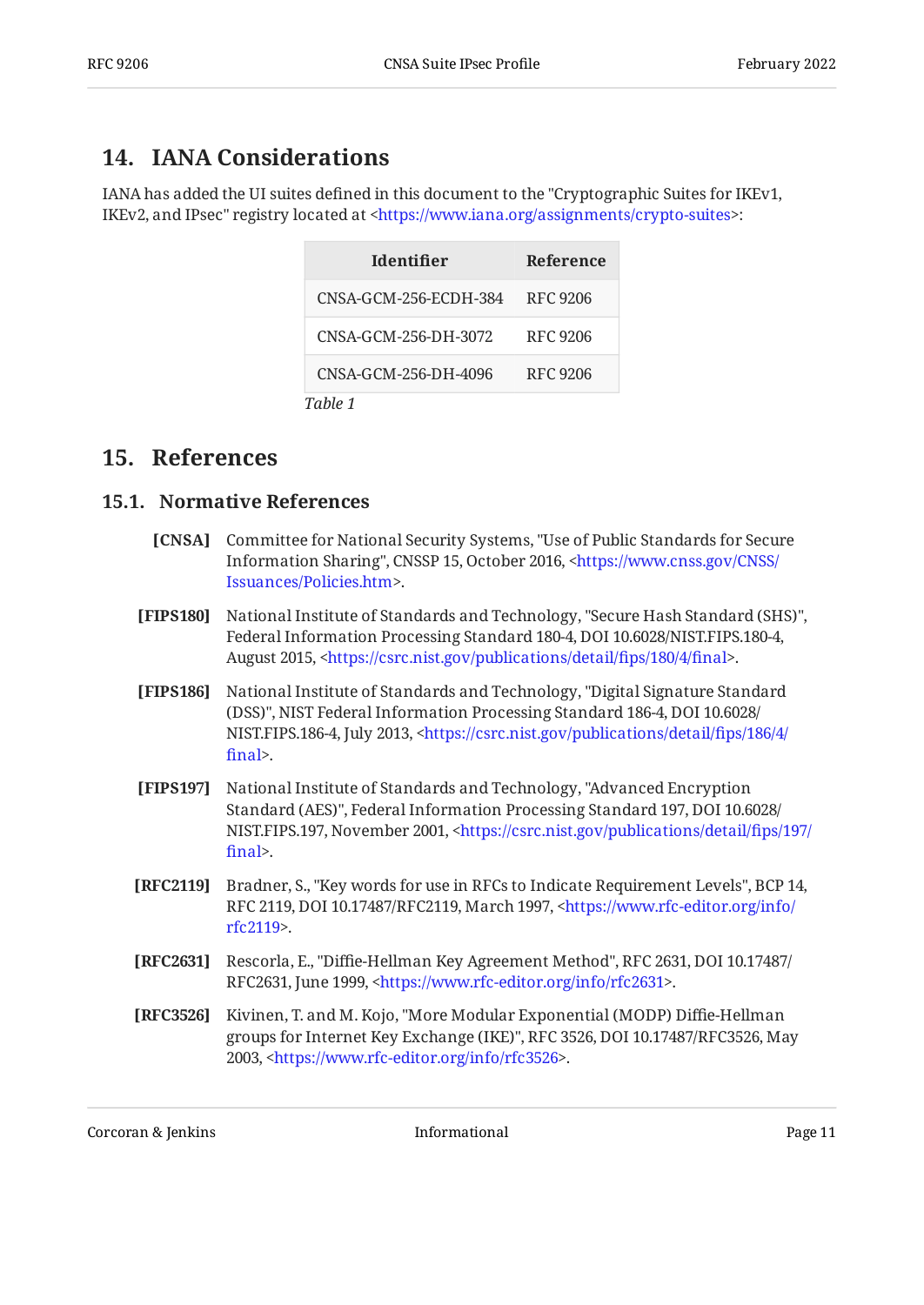<span id="page-11-11"></span><span id="page-11-9"></span><span id="page-11-8"></span><span id="page-11-6"></span><span id="page-11-5"></span><span id="page-11-2"></span><span id="page-11-1"></span><span id="page-11-0"></span>

| [RFC4106] | Viega, J. and D. McGrew, "The Use of Galois/Counter Mode (GCM) in IPsec<br>Encapsulating Security Payload (ESP)", RFC 4106, DOI 10.17487/RFC4106, June<br>2005, <https: info="" rfc4106="" www.rfc-editor.org="">.</https:>                                                                                                                  |
|-----------|----------------------------------------------------------------------------------------------------------------------------------------------------------------------------------------------------------------------------------------------------------------------------------------------------------------------------------------------|
| [RFC4303] | Kent, S., "IP Encapsulating Security Payload (ESP)", RFC 4303, DOI 10.17487/<br>RFC4303, December 2005, <https: info="" rfc4303="" www.rfc-editor.org="">.</https:>                                                                                                                                                                          |
| [RFC4308] | Hoffman, P., "Cryptographic Suites for IPsec", RFC 4308, DOI 10.17487/RFC4308,<br>December 2005, <https: info="" rfc4308="" www.rfc-editor.org="">.</https:>                                                                                                                                                                                 |
| [RFC4754] | Fu, D. and J. Solinas, "IKE and IKEv2 Authentication Using the Elliptic Curve<br>Digital Signature Algorithm (ECDSA)", RFC 4754, DOI 10.17487/RFC4754, January<br>2007, <https: info="" rfc4754="" www.rfc-editor.org="">.</https:>                                                                                                          |
| [RFC5116] | McGrew, D., "An Interface and Algorithms for Authenticated Encryption", RFC<br>5116, DOI 10.17487/RFC5116, January 2008, <https: <br="" info="" www.rfc-editor.org="">rfc5116&gt;.</https:>                                                                                                                                                  |
| [RFC5280] | Cooper, D., Santesson, S., Farrell, S., Boeyen, S., Housley, R., and W. Polk, "Internet<br>X.509 Public Key Infrastructure Certificate and Certificate Revocation List (CRL)<br>Profile", RFC 5280, DOI 10.17487/RFC5280, May 2008, <https: <br="" www.rfc-editor.org="">info/rfc5280&gt;.</https:>                                          |
| [RFC5903] | Fu, D. and J. Solinas, "Elliptic Curve Groups modulo a Prime (ECP Groups) for IKE<br>and IKEv2", RFC 5903, DOI 10.17487/RFC5903, June 2010, <https: www.rfc-<br="">editor.org/info/rfc5903&gt;.</https:>                                                                                                                                     |
| [RFC7296] | Kaufman, C., Hoffman, P., Nir, Y., Eronen, P., and T. Kivinen, "Internet Key<br>Exchange Protocol Version 2 (IKEv2)", STD 79, RFC 7296, DOI 10.17487/RFC7296,<br>October 2014, <https: info="" rfc7296="" www.rfc-editor.org="">.</https:>                                                                                                   |
| [RFC8017] | Moriarty, K., Ed., Kaliski, B., Jonsson, J., and A. Rusch, "PKCS #1: RSA Cryptography<br>Specifications Version 2.2", RFC 8017, DOI 10.17487/RFC8017, November 2016,<br><https: info="" rfc8017="" www.rfc-editor.org="">.</https:>                                                                                                          |
| [RFC8174] | Leiba, B., "Ambiguity of Uppercase vs Lowercase in RFC 2119 Key Words", BCP 14,<br>RFC 8174, DOI 10.17487/RFC8174, May 2017, <https: <br="" info="" www.rfc-editor.org="">rfc8174&gt;.</https:>                                                                                                                                              |
| [RFC8221] | Wouters, P., Migault, D., Mattsson, J., Nir, Y., and T. Kivinen, "Cryptographic<br>Algorithm Implementation Requirements and Usage Guidance for<br>Encapsulating Security Payload (ESP) and Authentication Header (AH)", RFC<br>8221, DOI 10.17487/RFC8221, October 2017, <https: <br="" info="" www.rfc-editor.org="">rfc8221&gt;.</https:> |
| [RFC8247] | Nir, Y., Kivinen, T., Wouters, P., and D. Migault, "Algorithm Implementation<br>Requirements and Usage Guidance for the Internet Key Exchange Protocol<br>Version 2 (IKEv2)", RFC 8247, DOI 10.17487/RFC8247, September 2017, <https: <br="">www.rfc-editor.org/info/rfc8247&gt;.</https:>                                                   |

<span id="page-11-10"></span><span id="page-11-7"></span><span id="page-11-4"></span><span id="page-11-3"></span>